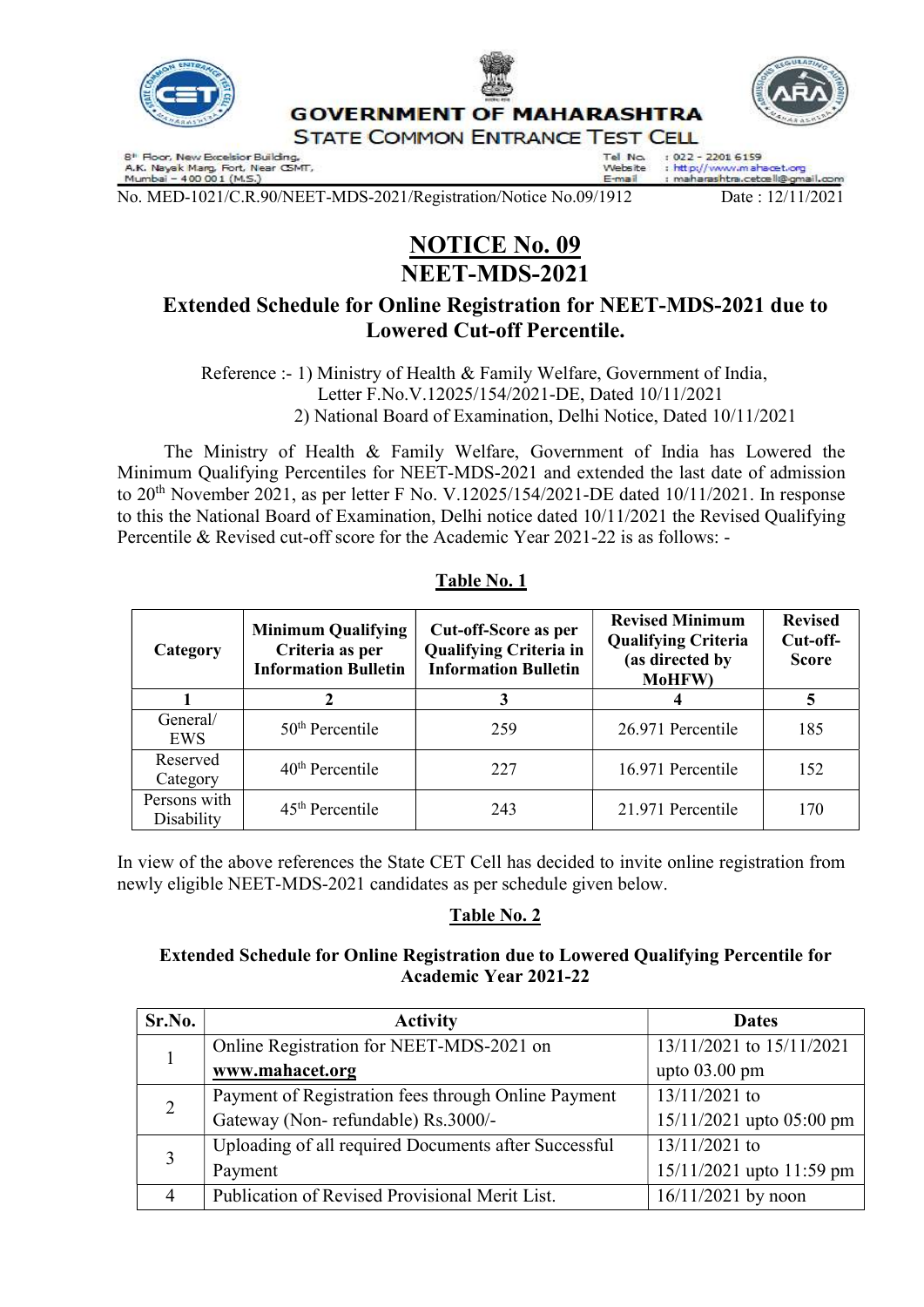#### Table II- Institutional Level Round (Private Unaided / Minority Dental Colleges)

| Sr.No.         | Activity                                                                                                                | <b>Schedule</b>                |
|----------------|-------------------------------------------------------------------------------------------------------------------------|--------------------------------|
|                | Display of Vacant seat matrix after institutional level<br>round (as per notice no. $7 \& 8$ ) this will be transferred | 15/11/2021<br>after $06.00$ pm |
|                | to Respective Institutions. The Dean/ Principal of the                                                                  |                                |
|                | Institution shall carry out the admission for these                                                                     |                                |
| $\mathbf{1}$   | vacant seat on the basis of Inter-se merit from the list of                                                             |                                |
|                | NEET MDS - 2021 eligible candidates displayed on                                                                        |                                |
|                | $16/11/2021$ as per the directions issued by the                                                                        |                                |
|                | Competent Authority during Academic Year 2021-22.<br>Display of Combine List of Eligible candidates of                  | 16/11/2021                     |
|                | Private Unaided/ Minority Dental Colleges (Previously                                                                   | after 03.00 pm                 |
| $\overline{2}$ | & Newly registered)                                                                                                     |                                |
|                | Submission of Application to respective Institutions /                                                                  | 17/11/2021                     |
|                | College in person with<br>photo copies of requisite                                                                     | to                             |
| 3              | documents (Application format will be available on                                                                      | 18/11/2021                     |
|                | the State CET Cell website)<br>Publication of Merit List/ First Selection List/ Wait                                    | upto $04.00$ pm<br>18/11/2021  |
|                | List on the Notice Board of respective institute and                                                                    | by 06.00 pm                    |
| $\overline{4}$ | website of respective institute.                                                                                        |                                |
|                | Joining Physically by selected candidate at respective                                                                  | 19/11/2021                     |
| 5              | institute with all original documents and requisite fees                                                                | by $05.00 \text{ pm}$          |
|                | for admission. (Including Holiday)                                                                                      |                                |
|                | Publication<br>of list of admitted candidates<br>and                                                                    | 19/11/2021                     |
| 6              | vacancy (if any) on the Notice Board of respective                                                                      | upto 06.00 pm                  |
|                | institute and website of respective institute. (Including<br>Holiday)                                                   |                                |
|                | Reporting of wait list candidates from list published on                                                                | 20/11/2021                     |
| 7              | 18/11/2021 to college with all original documents and                                                                   | upto $03.00$ pm                |
|                | requisite fees.                                                                                                         |                                |
| 8              | Filling of Vacancy from reported wait listed candidates                                                                 | 20/11/2021                     |
|                |                                                                                                                         | 03.30pm to 05.30 pm            |
|                | Publication of total list of admitted candidates on the                                                                 | 20/11/2021                     |
| 9              | Notice Board of respective institute and website of<br>respective institute.                                            | upto 06.00 PM                  |
|                | Cut-off date for NEET MDS-2021 Admissions.                                                                              | 20/11/2021                     |
| 10             |                                                                                                                         | upto $06.00$ PM                |
|                | Online Submission of list of admitted candidates to                                                                     |                                |
| 11             | State CET Cell/ MUHS/ DCI on their respective portal                                                                    | 20/11/2021                     |
|                | and e-mail ID.                                                                                                          | before 12.00 midnight          |

The window of Online Registration/Application will be closed on 15/11/2021 at 03.00 pm. No offline application will be accepted for the further process of admission. Candidates are required to fill the form well in advance to avoid last minute rush. They should not wait till last date to fill the required information form. Any delay due to electricity failure or due to any other technical fault will not be considered by the STATE CET CELL. The separate Information Brochure for admissions to MDS courses in Dental Institutions was already available on the website i.e. www.mahacet.org. Candidate should see the Instructions/Notifications on the website for admission process. No separate or individual intimation is sent to any candidate at any time till the end of admission process.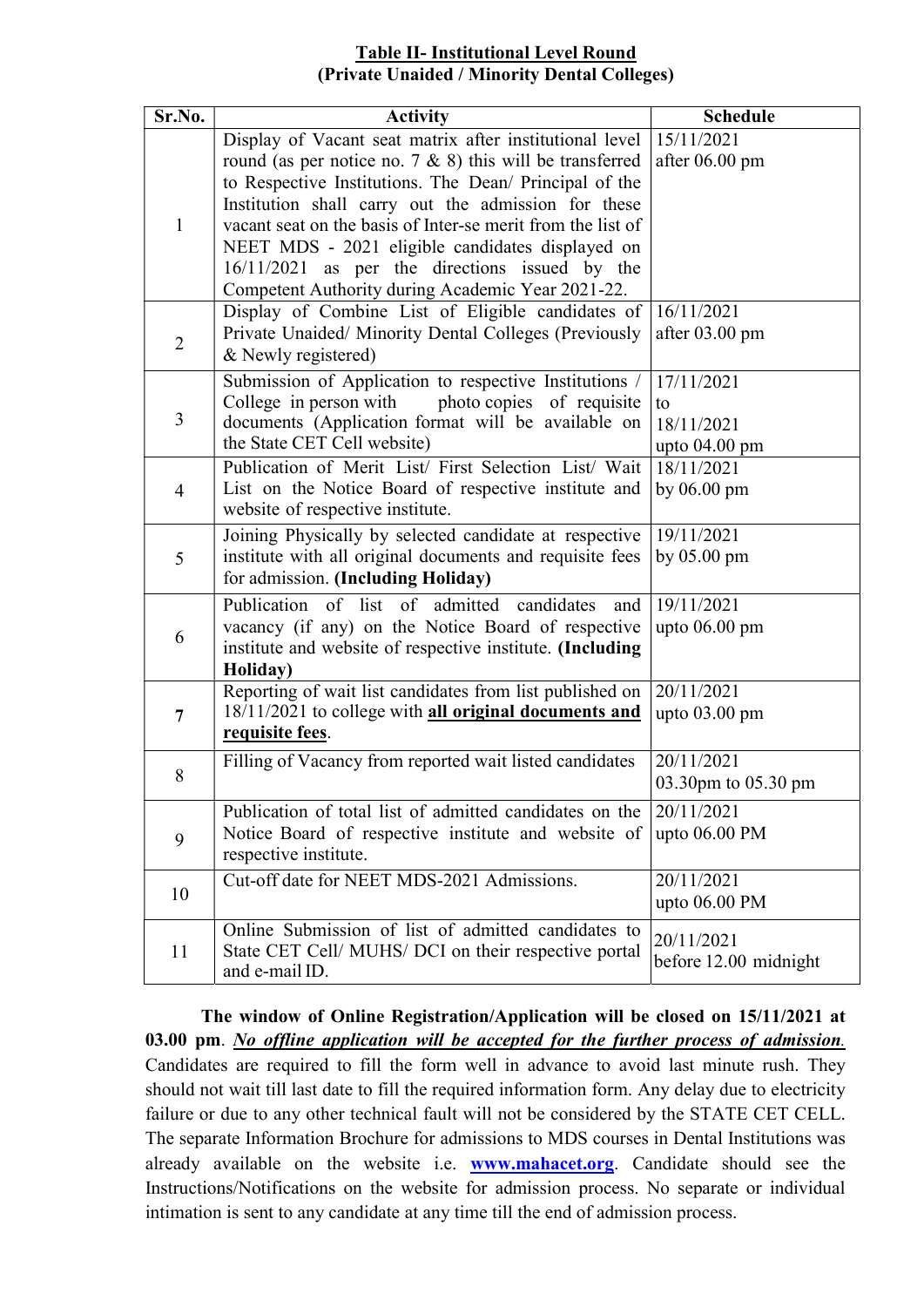All registered/eligible candidates supposed to upload all required documents as per NEET MDS-2021 information brochure between 13/11/2021 to 15/11/2021 for Postgraduate Dental admissions. The Physical Document Verification Process will be done at college level before admission.

 Besides this all necessary documents like Caste Certificate, Cast Validity Certificate, Non Creamy Layer Certificate, EWS eligibility Certificate, PWD Certificate and Orphan Certificate has to be uploaded at the time of Registration Process.

#### No Proxy will be allowed at the time of admission. Candidate has to submit Original Documents and Requisite Fees at the time of admission.

Note : There are no vacant seats of post graduate dental courses (MDS) in Government/ Corporation dental colleges, hence there will be no further admission process for these institute.

> Sd/- Commissioner & Competent Authority, State Common Entrance Test Cell, Maharashtra State, Mumbai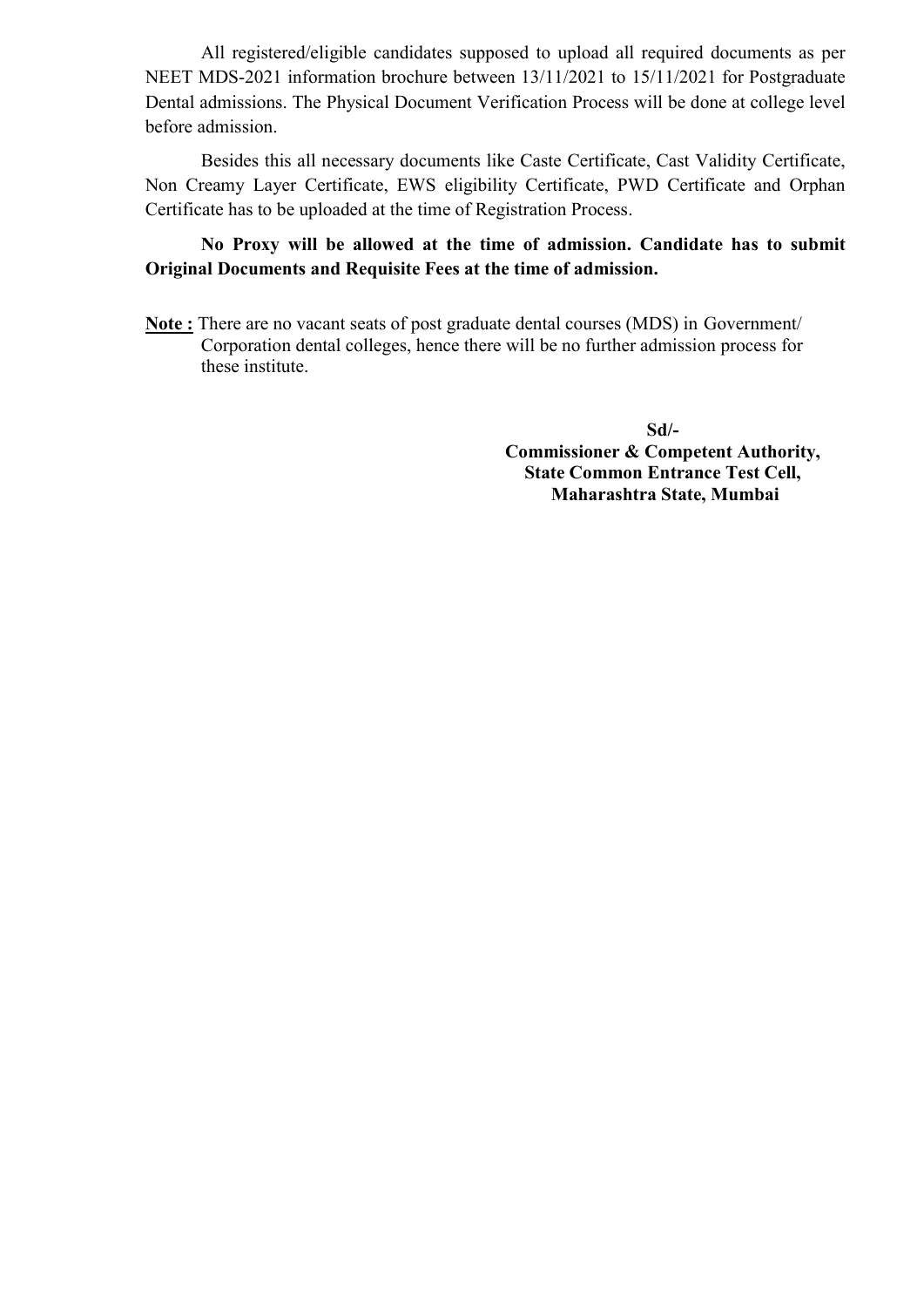## F.No. V.12025/154/2021-DE Government of lndia

Ministry of Health and Family Welfare

Nirman Bhawan, New Delhi - 1 10108 Dated the 10<sup>th</sup> November, 2021

#### PUBLIC NOTICE

General public is hereby informed that this Ministry, in pursuance of the  $2^{nd}$  proviso to Regulation  $7(1)$  of the Dental council of India, Master of Dental Surgery Course (1st Amendment) Regulations, 2018, has decided to lower the qualifying cut-off percentile for NEET-MDS, 2021 by 23.029 percentile for each category (General, SC/ST/OBC and UR-PWD). The qualifying percentiles for NEET-MDS, 2021 for the academic session 2021-22 now stand lowered as under:

| S. No. | Category                                  | <b>Qualifying Percentile</b> |  |
|--------|-------------------------------------------|------------------------------|--|
|        | General (UR/EWS)                          | 26.971                       |  |
|        | SC/ST/OBC<br>(Including PWD of SC/ST/OBC) | 16.971                       |  |
|        | UR-PWD                                    | 21.971                       |  |

2. The National Board of Examinations has been requested to bring out the revised results in accordance with the above lowered qualifying percentiles.

3. Since, the last date of joining in MDS courses for academic session 2021-22 is 10.11.2021, this Ministry, in pursuance of the powers conferred to it as per Dental council of India (Establishment of New Dental Colleges. Opening of New or Higher Course of Study or Training and Increase of Admission Capacity in Dental Colleges) Regulations, 2006, has decided to extend the last date upto which students can be stamme by production of the total meason to 20<sup>th</sup> November 2021. admitted/joined in MDS courses for academic session 2021-22 against

> Signed by Anjula Jain Date: 10-11-2021 17:36:39 (Rea\$clidmrlain) Director (DE)